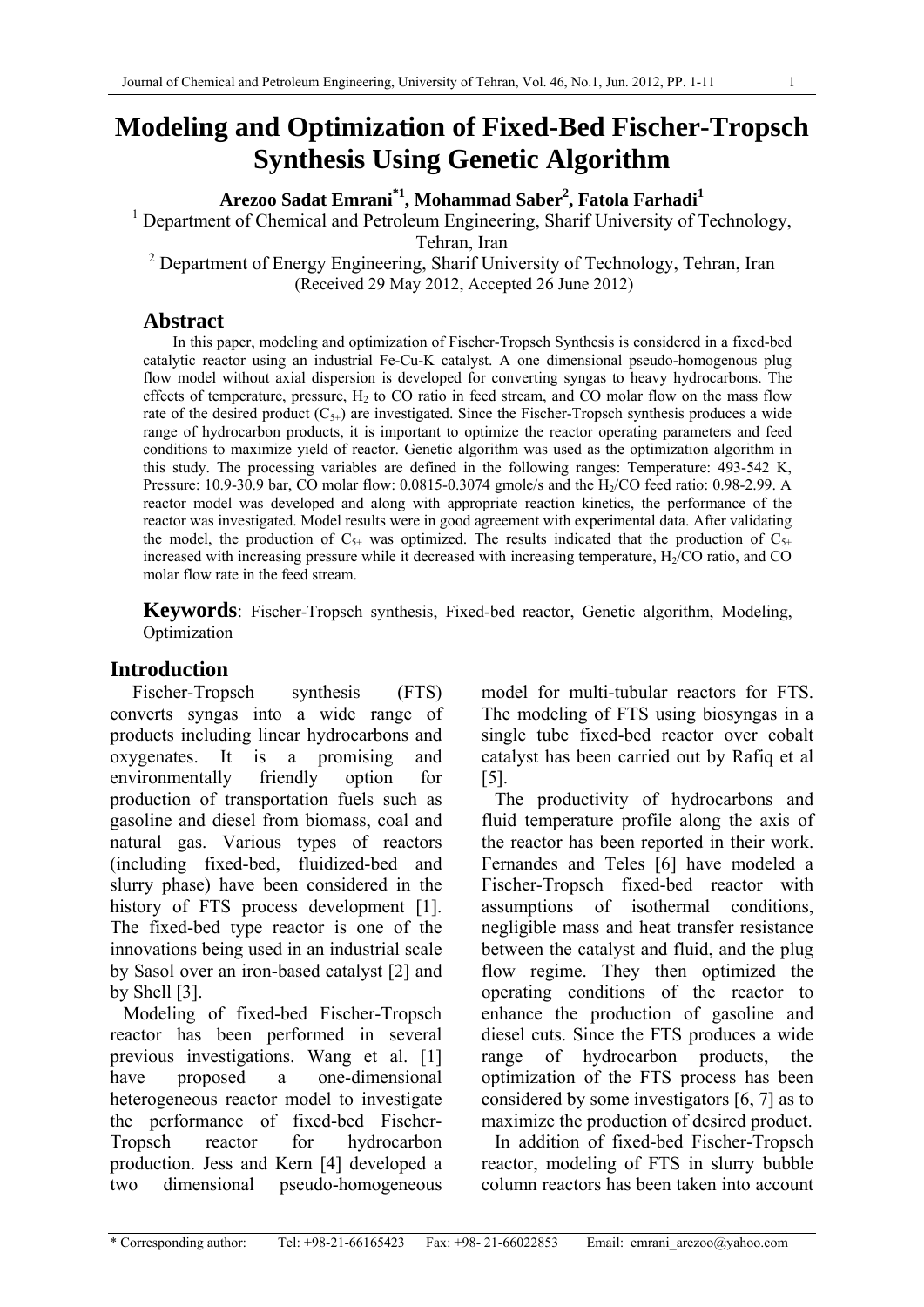in several studies [8]. Schweitzer and Viguié have investigated reactor modeling of a slurry bubble column for FTS with considering the gas recycle after condensation step [9]. Modeling and product grade optimization of FTS in a slurry reactor has been carried out by Fernandes [10]. Modeling and optimization of a large-scale slurry bubble column reactor for producing 10,000 bbl/day of Fischer–Tropsch liquid hydrocarbons have been investigated by Sehabiague et al [11].

In the present study, FTS and Water Gas Shift (WGS) reactions were considered in a fixed-bed reactor with a novel industrial catalyst. A one dimensional pseudohomogenous reactor model was developed under non-isothermal and steady state conditions followed by optimization of operating conditions to maximize  $C_{5+}$ production as the desired product. The desired product  $(C_{5+})$  has been considered to be in the range of  $C_{11}$  to  $C_{27}$ . Genetic Algorithm (GA) was used in the optimization procedure.

## **2. The development of the rector model**

#### **2.1. Model assumptions:**

The reactor was considered as a tubular fixed-bed reactor with length L and inner diameter din packed with a bed of Fe-Cu-K catalyst. The main reactions are the following combination of FTS and WGS reactions:

1- Olefin formation reactions:  $nCO + 2nH_2 \longrightarrow C_nH_{2n} + nH_2O$  (1)

2- Paraffin formation reactions:  
nCO + (2n+1)H<sub>2</sub> 
$$
\longrightarrow
$$
 C<sub>n</sub>H<sub>2n+2</sub> + nH<sub>2</sub>O (2)

3- Water gas shift reaction:

$$
CO + H_2O \longrightarrow CO_2 + H_2 \tag{3}
$$

The main assumptions in the developed model are:

1- Non-isothermal condition is assumed as there is a considerable temperature change along the reactor.

2- Pressure drop across the bed is insignificant with the particle sizes and flow rates employed in this study (Wang et al., 2003).

3- A one dimensional plug flow model without axial dispersion.

The intrinsic reaction rates over an industrial Fe-Cu-K catalyst proposed by Wang et al. [12] were used in this study. It should be noted that, to match the conditions of the exclusion of intra-particle and external diffusion limitations, the kinetics experiments are performed by using small particle sizes and high space velocities. The sizes of catalyst particle used are within the recommended size range (<0.2 mm) for intrinsic FTS kinetics measurements [12].

#### **2.2. Mathematical model**

A one-dimensional pseudo-homogenous model was selected to simulate a tubular fixed-bed Fischer-Tropsch reactor. The reactor is therefore a multi-tubular shell with boiling water as the coolant in the shell. The mass and energy balance equations for the bulk gas phase could be written as follows [13]:

$$
u_s C_{pm} \rho_g \frac{dT}{dz} = \rho_p (1 - \epsilon_B) \sum_{j=1}^{NR} (-\Delta H_j) R_j + 4 \frac{U}{d_{in}} (T_w - T_g)
$$
(4)

$$
\frac{d(U_s C_i)}{dz} = \rho_p (1 - \varepsilon_B) R_j \tag{5}
$$

The initial conditions for the inlet bulk phase were:

At Z=0: C<sub>i</sub> = C<sub>i,0</sub>, P=
$$
P_{in}
$$
, T<sub>g</sub> = T<sub>in</sub>

The mass and energy balance equations were solved with an ODE solver in MATLAB environment. The preferred fixed-bed reactor type is multi-tubular with the catalyst placed inside the tubes and cooling medium (pressurized boiling water) on the shell sides within the range of 503- 533 K [14].

The tube-side heat transfer coefficient (hi) and the shell-side heat transfer coefficient  $(h<sub>o</sub>)$  were taken into account for the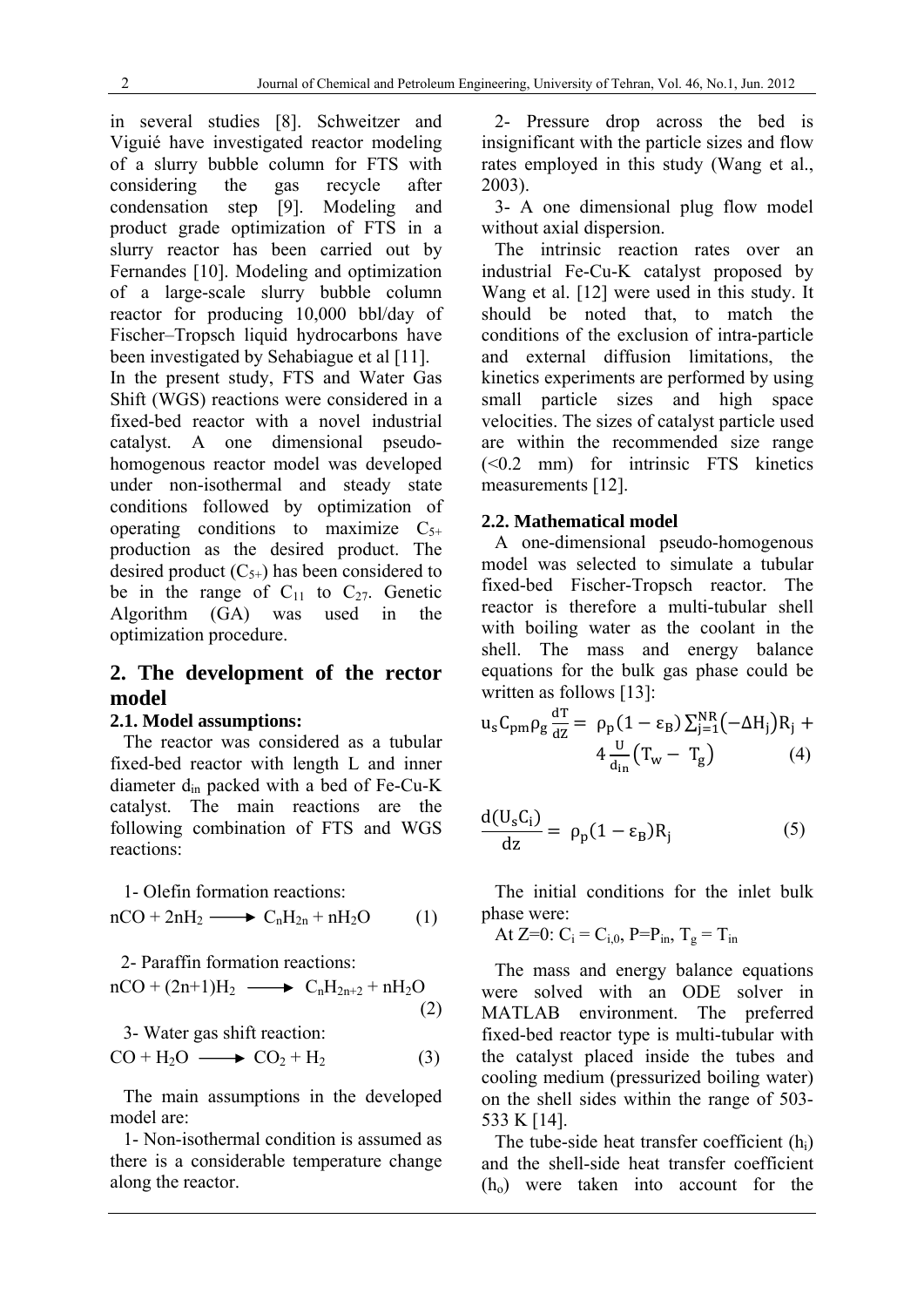calculation of overall heat transfer coefficient (U). Moreover,  $h_i$  and  $h_o$  were calculated by Leva's correlation [15]. The superficial gas velocity (us) along the reactor axis was calculated based on the total mass flux and the local density of the gas mixture  $(\rho_g)$ . The other required properties such as  $f_0$ ,  $f_i$  and  $k_w$  were obtained from references [16, 17].

#### **2.3. Kinetics of FTS and WGS reactions:**

The intrinsic reaction rates for FTS and WGS reactions over an industrial Fe-Cu-K catalyst, given by equations (6) to (9), were proposed by Wang et al. [12] using an experimental reactor consisting of a stainless steel tubing with inner diameter of 18 mm and an effective bed length of approximately 300mm. Experiments were carried out by using catalyst particles with a diameter between 0.15 and 0.18 mm (80– 100 ASTM mesh) (Wang et al., 2003).

Catalyst pretreatment, which essentially leads to a reduction of  $Fe<sub>2</sub>O<sub>3</sub>$  to  $Fe<sub>3</sub>O<sub>4</sub>$  and  $Fe<sub>x</sub>C$ , is necessary in order to obtain an active catalyst with good stability. The crystal phase changes of the fresh and used catalysts are characterized by using Powder X-ray Diffraction (XRD) test. The results of XRD test shows that the magnetite (Fe<sub>3</sub>O<sub>4</sub>) is the dominant iron phase observed in the used catalysts and the peak characteristics of carbide (Fe<sub>5</sub>C<sub>2</sub>) are clearly evident. For the unreduced fresh catalyst, the majority of peaks can be attributed to  $Fe<sub>2</sub>O<sub>3</sub>$  (Wang et al., 2003).

a) For paraffin's reactions:

 $R_{CH_4}$ 

 $R_{\text{max}}$ 

$$
= \frac{k_{5m}P_{H2}\alpha_1}{\left(1 + \frac{1}{K_2K_3K_4}\frac{P_{H2O}}{P_{H2}^2} + \frac{1}{K_3K_4} + \frac{1}{P_{H2}} + \frac{1}{K_4}\right)\sum_{i=1}^{N}(\prod_{j=1}^{i}\alpha_j)}\tag{6}
$$

For 
$$
n \geq 2
$$
:

$$
k_{5}P_{H2} \Pi_{j=1}^{n} \alpha_{j}
$$
\n
$$
= \frac{k_{5}P_{H2} \Pi_{j=1}^{n} \alpha_{j}}{\left(1 + \frac{1}{K_{2}K_{3}K_{4}} \frac{P_{H20}}{P_{H2}^{2}} + \frac{1}{K_{3}K_{4}} + \frac{1}{P_{H2}} + \frac{1}{K_{4}}\right) \sum_{i=1}^{N} (\Pi_{j=1}^{i} \alpha_{j})}
$$
\n(7)

b) For olefin's reactions:

 $R_{C_nH_{2n}}$ 

$$
= \frac{k_6 (1 - \beta_n) \prod_{j=1}^n \alpha_j}{\left(1 + \frac{1}{K_2 K_3 K_4} \frac{P_{H2O}}{P_{H2}^2} + \frac{1}{K_3 K_4} + \frac{1}{P_{H2}} + \frac{1}{K_4}\right) \sum_{i=1}^N (\prod_{j=1}^i \alpha_j)}\tag{8}
$$

c) For WGS reaction:

$$
R_{CO2} = \frac{k_v \left( \frac{P_{CO}P_{H2O}}{P_{H2}^{0.5}} - \frac{P_{CO2}P_{H2}^{0.5}}{P_{H2}^{0.5}} \right)}{1 + \frac{K_v P_{CO}P_{H2O}}{P_{H2}^{0.5}}}
$$
(9)

where  $\alpha_1$  and  $\alpha_n$  are calculated from equations  $(10)$  and  $(11)$ :

$$
\alpha_1 = \frac{k_1 P_{CO}}{k_1 P_{CO} + k_{5M} P_{H2}} \quad (n = 1)
$$
 (10)

$$
\alpha_{n} = \frac{k_{1}P_{CO}}{k_{1}P_{CO} + k_{5}P_{H2} + k_{6}(1 - \beta n)}
$$
 (11)  
(n \ge 2)

And  $\beta_n$  in equation (8) is defined in by:

$$
\beta_{n} = \left(\frac{k_{-6}}{k_{6}}\right) * \n\left(\frac{P_{C_{n}H_{2n}}}{\alpha_{A}^{n-1} \frac{k_{1}P_{CO}}{k_{1}P_{CO} + k_{5}P_{H2}} + \frac{k_{-6}}{k_{1}P_{CO} + k_{5}P_{H2} + k_{6}}}\right)
$$
\n(12)

and  $\alpha_A$  in equation (12) is defined as:

$$
\alpha_{A} = \frac{k_{1}P_{CO}}{k_{1}P_{CO} + k_{5}P_{H2} + k_{6}} \quad (n = 1)
$$
 (13)

Temperature dependence of the reaction rate constants are given by an Arrheniustype equation:

$$
k_{i}(T) = k_{i,0} \exp(\frac{-Ei}{RT})
$$
 (14)

The equilibrium constant for the WGS reaction is estimated using equation (15):

$$
ln K_{P} = \frac{5078.0045}{T} - 5.8972089
$$
  
+ (13.958689 x 10<sup>-4</sup>)T  
– (27.592844 x 10<sup>-8</sup>)T<sup>2</sup> (15)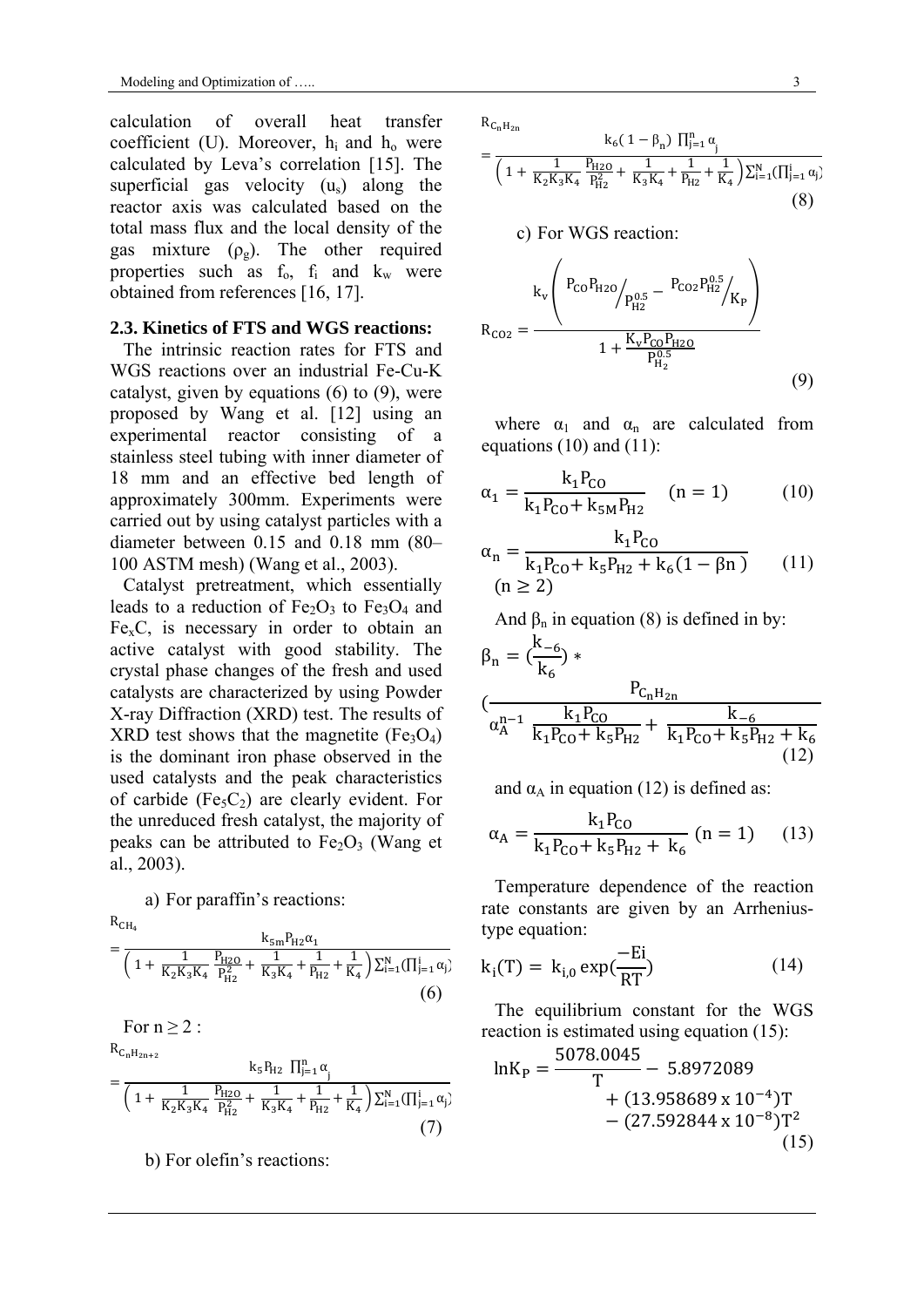Partial pressure of component i is calculated using equations (16) and (17):

 $P_i = C_0(1-X)RT$ , for feed (16)

 $P_i = C_0 XRT$ , for paraffin and (17) olefin

Rate parameters are summarized in Table 1 as reported by Wang et al. [12].

#### **3. Results and discussion**

 The reactor model along with the reaction kinetics outlined by Wang et al. [12] were used to investigate the effect of various operating parameters on the  $C_{5+}$ yield from the experimental reactor used by Wang et al. [12]. Typical results are presented in Figure 1 for the effect of reaction pressure and feed flow rate on the  $C_{5+}$  yield indicating that when all other parameters are remained unchanged, the  $C_{5+}$ yield would increase with increasing reactor pressure and decrease with increasing feed flow rate. Other important operating variables, including reaction temperature and the  $H_2$  to

CO ratio in the feed, can affect the overall reactor performance and thus a set of operating conditions would exist that optimizes the performance of the reactor.

Before proceeding with the optimization algorithm to identify the optimum conditions, the validity of the reactor model along with the proposed reaction kinetics was tested using the experimental data reported by Wang et al. [12]. The agreement between predicted and experimental product flow rates are presented in Figure 2 for CO,  $H_2$ ,  $CO_2$ ,  $CH_4$ ,  $H_2O$ , and  $C_{5+}$  products. The AARE (Absolute Average Relative Error) defined by equation (18) can be used as a criteria for model's accuracy evaluation. These are reported in Table 2 for different components indicating a fair overall agreement.

$$
AARE = \frac{1}{n} \sum_{i=1}^{n} \left| \left( \frac{C(cal)_i - C(exp)_i}{C(exp)_i} \right) \right|
$$
  
× 100 (18)

| Parameter      | Dimension                                               | Estimate              | Parameter | Dimension                    | Estimate              |
|----------------|---------------------------------------------------------|-----------------------|-----------|------------------------------|-----------------------|
| k <sub>1</sub> | $mol.g^{-1}.bar^{-1}.s^{-1}$                            | $2.23 \times 10^{-5}$ | $k_{v,0}$ | $mol.g^{-1}.bar^{-1}.s^{-1}$ | 15.7                  |
| $k_{5m,0}$     | $mol.g^{-1}.bar^{-1}.s^{-1}$                            | $4.65x10^{3}$         | $E_{v}$   | $kJ$ .mol $^{-1}$            | 45.08                 |
| $E_{5m}$       | $kJ$ .mol <sup>-1</sup>                                 | 92.89                 | $k_{-6}$  | $mol.g^{-1}.bar^{-1}.s^{-1}$ | $2.75 \times 10^{-5}$ |
| $k_{5,0}$      | $mol.g^{-1}.bar^{-1}.s^{-1}$                            | $2.74x10^2$           | $K_{v}$   | $bar^{-0.5}$                 | $1.13x10^{-3}$        |
| E <sub>5</sub> | $kJ$ .mol $^{-1}$                                       | 87.01                 | $K_2$     |                              | $1.81 \times 10^{-2}$ |
| $k_{6,0}$      | mol.g <sup>-1</sup> .bar <sup>-1</sup> .s <sup>-1</sup> | $2.66x10^{6}$         | $K_3$     |                              | $4.68 \times 10^{-2}$ |
| $E_6$          | $kJ$ .mol <sup>-1</sup>                                 | 111.04                | $\rm K_4$ |                              | 0.226                 |

**Table 1: Parameter values for FT-WGS reactions [12]**

| Table 2: AARE for different components |
|----------------------------------------|
| for evaluation of predicted yields     |

| versus experimental data by [12] |         |  |  |
|----------------------------------|---------|--|--|
| Component                        | AARE, % |  |  |
| CO                               | 9.95    |  |  |
| H <sub>2</sub>                   | 8.44    |  |  |
| $H_2O$                           | 2.31    |  |  |
| CO <sub>2</sub>                  | 6.21    |  |  |
| CH <sub>4</sub>                  | 5.23    |  |  |
| $C_{5+}$                         | 10.79   |  |  |
|                                  |         |  |  |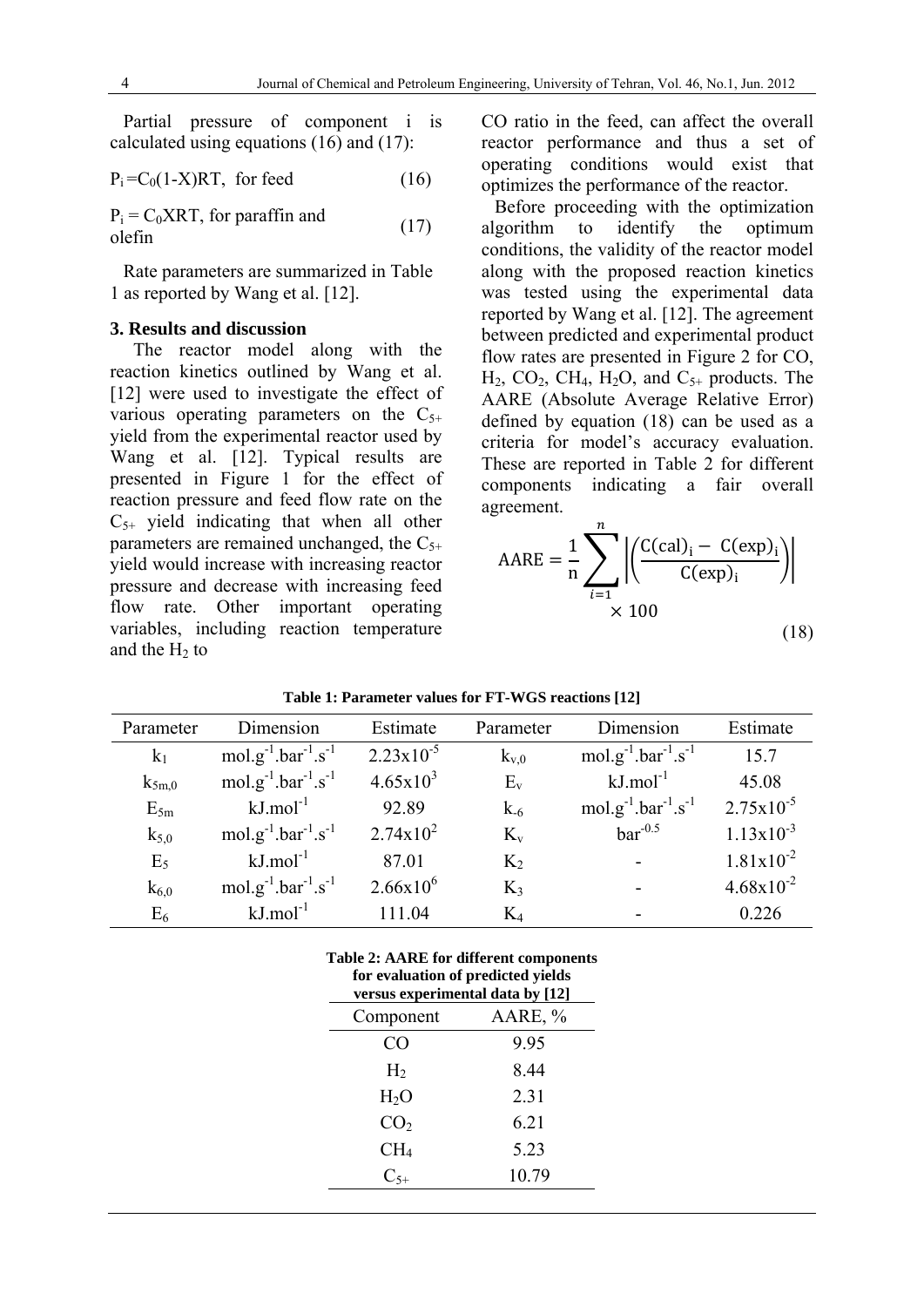

Figure 1: The effect of operating parameters on the  $C_{5+}$  yield

#### 4. Optimization

After validating the model, the optimum conditions to maximize the flow rate of  $C_{5+}$ components in the product stream were obtained using GA. The decision variables problem  $\alpha$ f the optimization were temperature (T), pressure (P),  $H_2/CO$  ratio and CO inlet flow rate to the reactor  $(F_{CO})$ which could vary within ranges of 493-542 K, 10.9-30.9 bar, 0.98-2.99, and 0.0815-0.3074 gmole/s, respectively. The optimization problem can be formulated as follows:

> Find: T, P,  $H<sub>2</sub>/CO$ ,  $F<sub>CO</sub>$ Maximize:  $C_{5+}$  mass flow rate (g/s) Subject to:  $493 < T < 542$  K  $10.9 < P < 30.9$  bar  $0.98 < H_2/CO < 2.99$  $0.0815 < F_{CO} < 0.3074$  gmole/s

GA is a population-based optimization algorithm based on the Darwinian survivalof-the-fittest theory. The algorithm was proposed by Holland [18] and further developed by Goldberg [19] and others. GA has been widely and successfully applied to various problems like operation research, image processing and control problems [20]. In GA, the solution procedure starts with an initial set of random solutions called population. The populations evolve through successive iterations, called generation. Each population contains a set  $\alpha$ f individuals called chromosome. Each chromosome contains a string of binary or decimal variables called gene. At each  $GA$ randomly *iteration.* the selects individuals from the current population as parents to produce the children for the next generation. Over successive generations, the population evolves toward an optimal solution. To create the next generation, the three operators: selection. **GA** uses crossover, and mutation. Selection operator selects the individuals to be parents. Crossover operator combines two parents to create children, called off-springs, for the next generation. Mutation operator applies random changes to individuals.

The main characteristic of the GA is the simultaneous evaluation of many solutions. This feature provides a wide search and it is potentially avoiding convergence to a local optimum. Some of the advantages of GA are  $[21]$ :

• Optimizes with continuous or discrete variables

• Doesn't require derivative information,

• Simultaneously searches a wide range of feasible region of decision variables.

• Optimizes variables with extremely complex objective function,

• May encode the variables so that the optimization is done with the encoded variables, and

Works with explicit objective functions and those that their explicit form is not available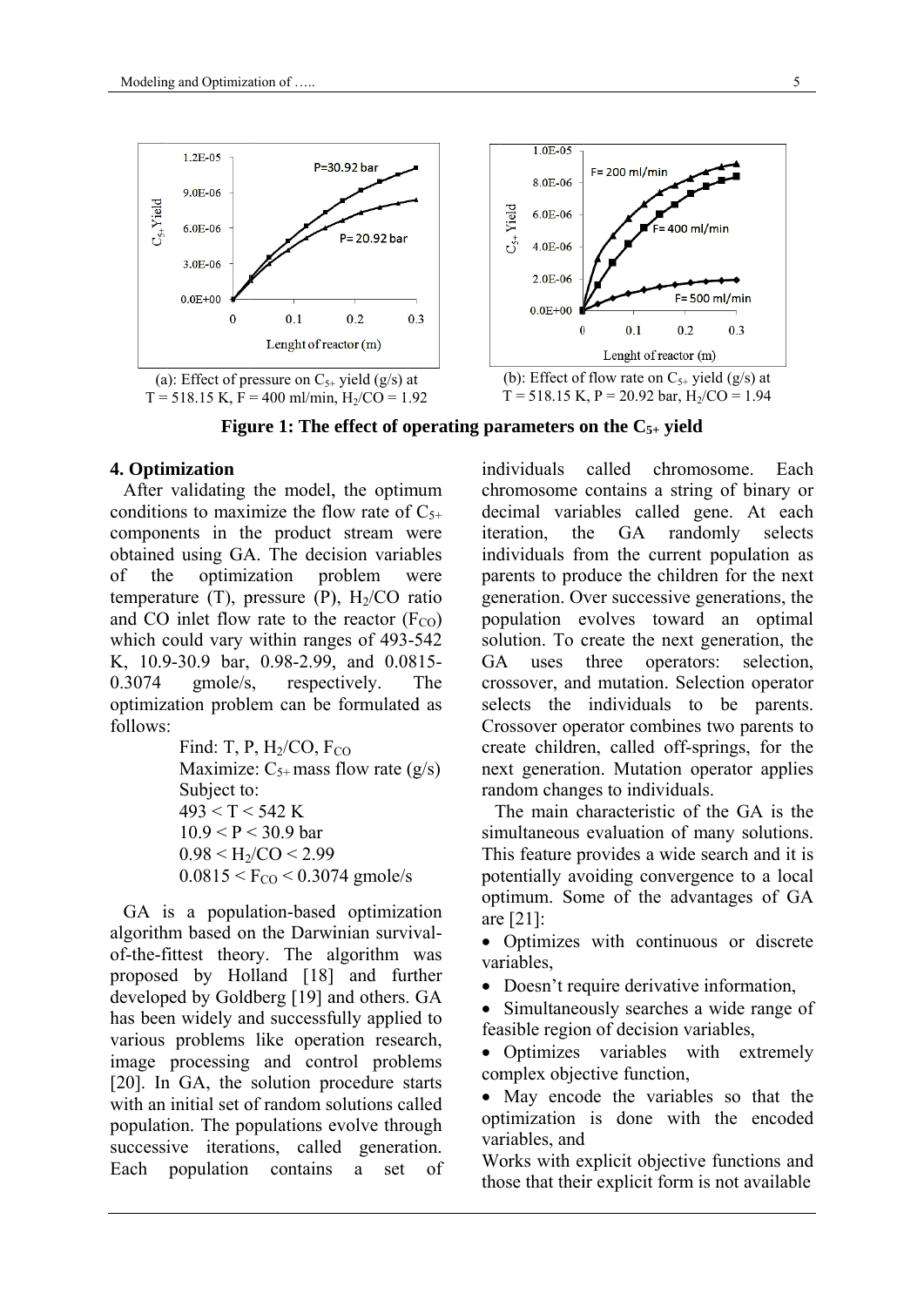

Figure 2: Comparison of model predicted product flow rates with experimental values [12] for a) CO, b) CO<sub>2</sub>, c) H<sub>2</sub>, d) H<sub>2</sub>O, e) CH<sub>4</sub>, f) C<sub>5+</sub>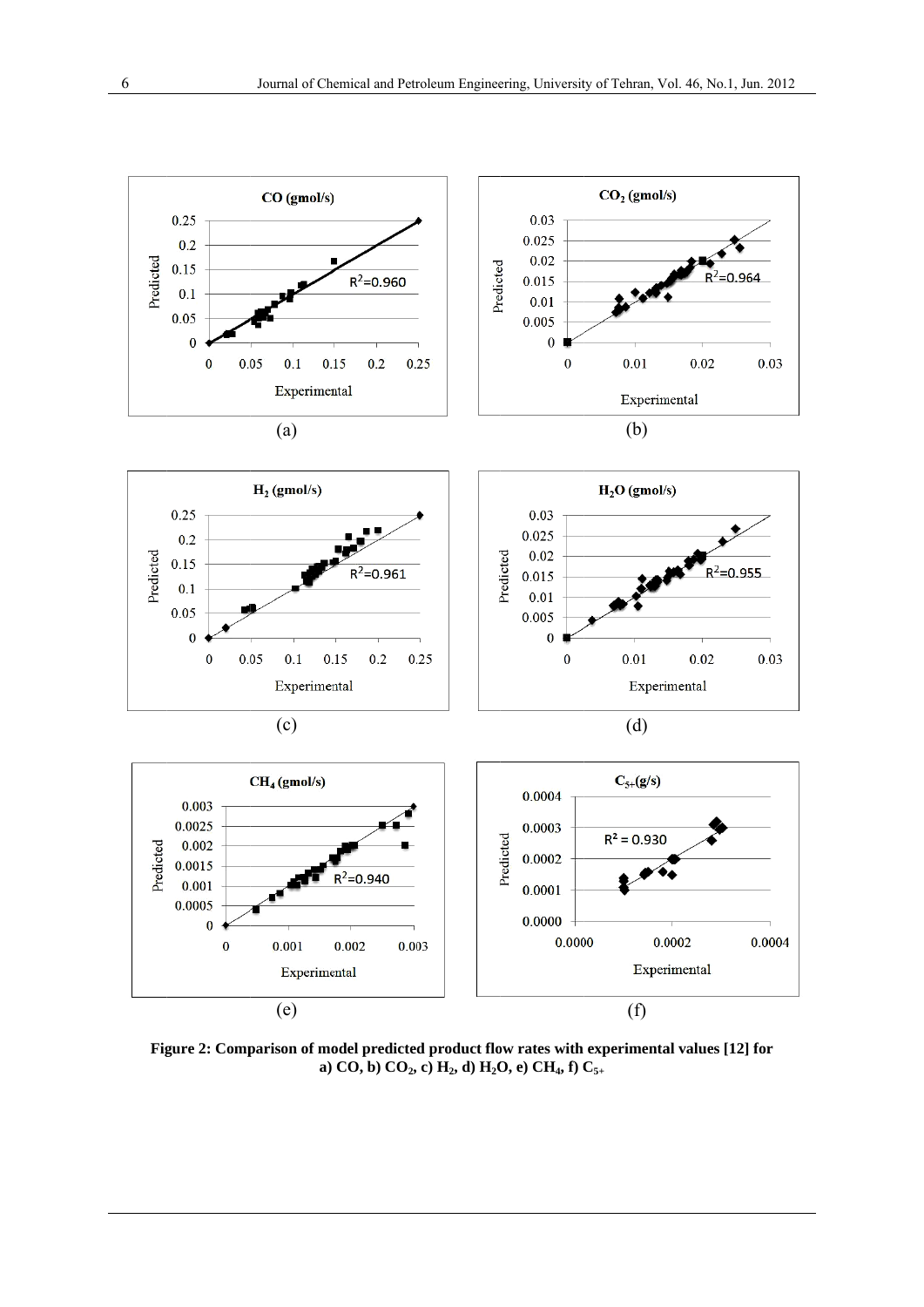

Figure 3: The general flowchart of the GA

| Parameter              | Value  |  |
|------------------------|--------|--|
| <b>Population Size</b> | 50     |  |
| Crossover Rate         | $70\%$ |  |
| <b>Mutation Rate</b>   | $10\%$ |  |
| No. of Generations     | 39     |  |

Table 3: The best values for GA parameters

| Table 4: Optimum operating conditions |
|---------------------------------------|
|---------------------------------------|

| Variable                             | Unit               | Lower Bound | Upper Bound | Optimum |
|--------------------------------------|--------------------|-------------|-------------|---------|
| Pressure                             | Bar                | 10.9        | 30.9        | 30.9    |
| Temperature                          | K                  | 493         | 542         | 493     |
| CO Molar Flow Rate in<br>Feed Stream | $\text{gmole} / s$ | 0.0815      | 0.3074      | 0.0815  |
| $H2/CO$ Ratio                        |                    | 0.98        | 299         | 0.98    |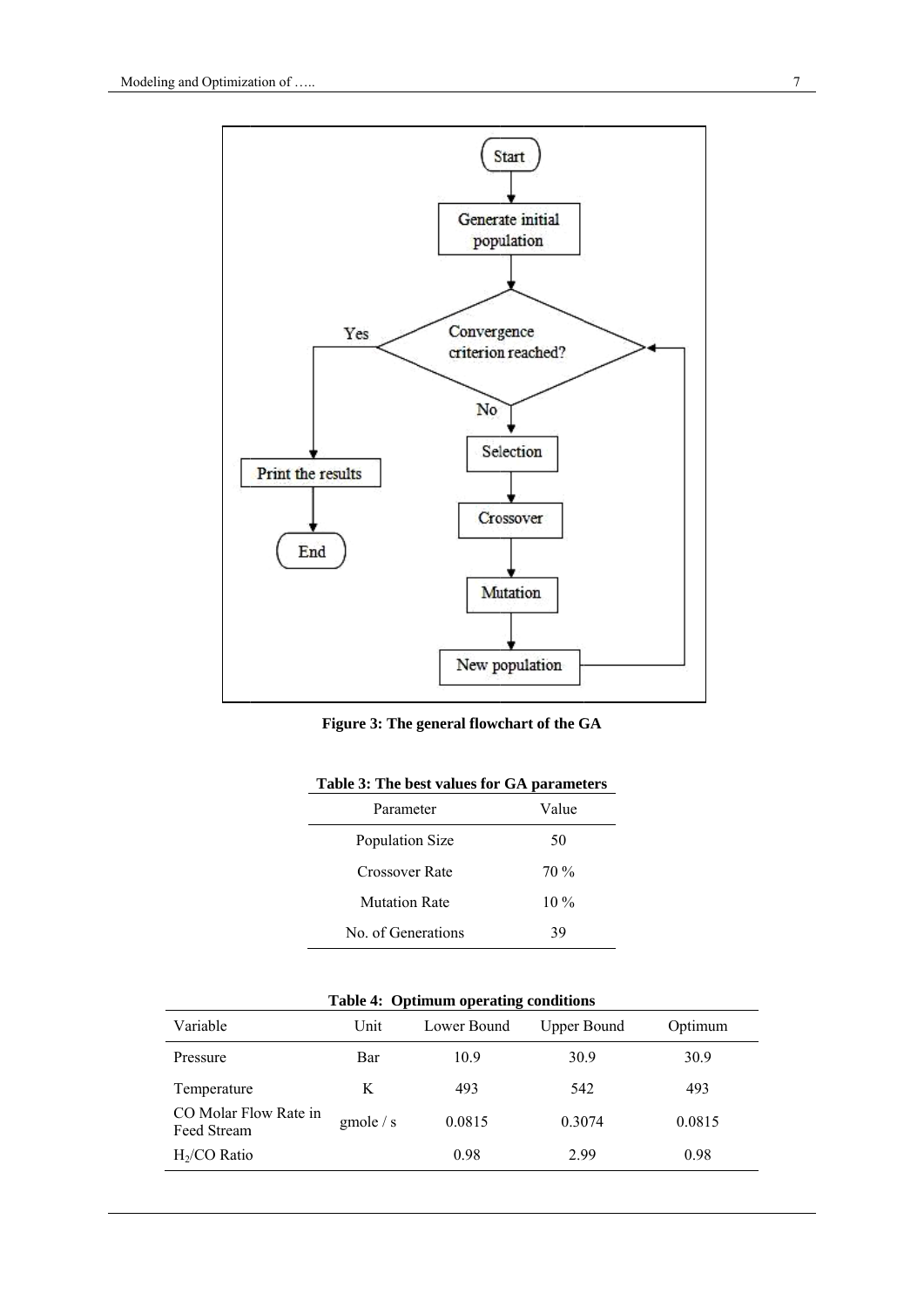In binary GA each chromosome is a binary string and only can take a value of 0 or 1. Each decision variable of the optimization problem should be mapped to a binary string whose length depends on the feasible range and the precision of the decision variable. In the problems with continuous decision variables, each variable requires many bits to be represented in binary codes. If the number of variables is large, the size of the chromosome is also large. Hence, when the variables are continuous, it is more logical to represent them by real numbers. The continuous GA also has the advantage of requiring less memory and is inherently faster than the binary GA since the chromosomes do not have to be decoded prior to the evaluation of the cost function [21]. In this paper, the continuous GA was written in MATLAB platform as all variables were continuous.

The general flowchart of the GA is presented in Figure 3. In order to select the parents, the rank weighing random pairing method was used [21]. The selection of the chromosomes would begin by ranking the individuals according to their fitness function. Then the probability of the  $i<sup>th</sup>$ chromosome in the population was calculated as follows where  $N_{\text{pop}}$  is the population size:

$$
P_{i} = \frac{N_{pop} - i + 1}{\sum_{i=1}^{N_{pop}} i}
$$
 (19)

After calculating the cumulative probabilities of the chromosomes, a random number between zero and one was generated. Starting at the top of the list, the first chromosome with a cumulative probability that was greater than the random number was selected as a parent. To create the off-springs from parents, arithmetic crossover was applied in which the offsprings were obtained through the following equations [21]:

Offspring<sub>1</sub> = 
$$
\beta * Parent_1 + (1 - \beta)
$$

\n\* Parent<sub>2</sub>

\n(20)

Offspring<sub>2</sub> = 
$$
\beta * Parent_2 + (1 - \beta)
$$

\n $* Parent_1$ 

where  $\beta$  is a random variable between zero and one.

(21)

The crossover operation was applied with a rate called crossover rate which was the percentage of off-springs that were created by crossover that usually takes a value between 60 to 80%. The rest of the offsprings of the next generation were the best chromosomes of the previous generation which transfer to the next generation without any change. The latest is called elitism which is commonly applied in GA [21]. After crossover, the mutation operator applies random changes to individuals. The mutation operator is used to ensure the diversity of the population and to avoid the GA to converge too quickly to a local minimum especially for functions which have many local minima. In this operation, some of the genes are randomly selected and then their values are replaced by new random values. The number of genes which undergo mutation is determined by the mutation rate which is the percentage of all genes that are mutated. To achieve the best solution of objective function, the GA parameters - including population size, crossover rate and mutation rate, were tuned by testing different values. These tuned values are shown in Table 3.

The production of  $C_{5+}$  was optimized using GA. The mass flow rate of  $C_{5+}$  has been chosen as objective or fitness function and the variations of both average fitness function and best fitness function in two successive generations have been chosen as convergence criteria. The algorithm converged after 39 generations. The optimum operating conditions that maximize the  $C_{5+}$  product flow rate are given in Table 4. The value of objective function  $(C_{5+}$  mass flow rate) at the optimum point was  $1.58 \times 10^{-3}$  g/s. It can be seen that at the optimum point, pressure is at its maximum limit while temperature,  $H<sub>2</sub>/CO$  ratio, and  $F<sub>CO</sub>$  are at their minimum limits.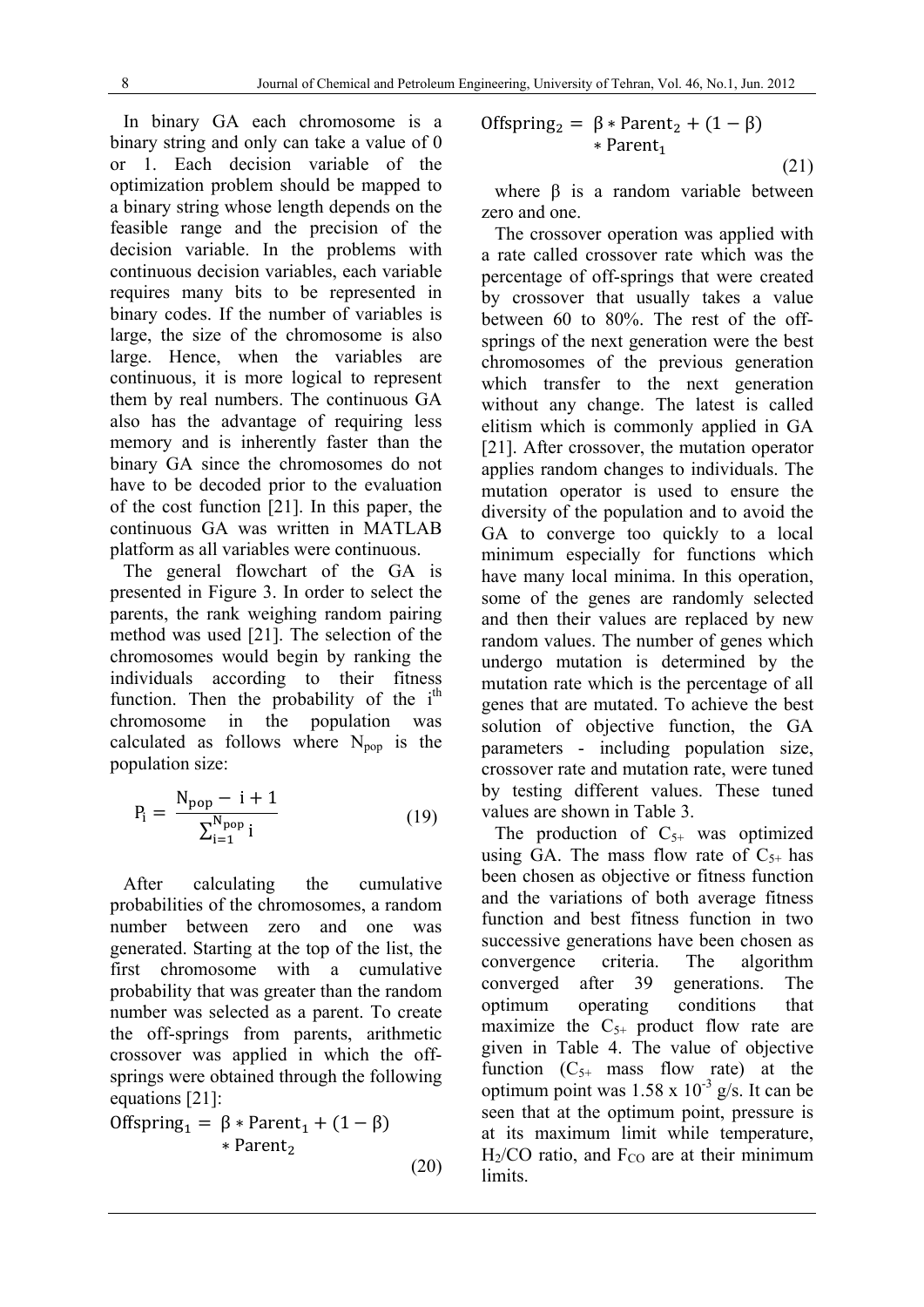#### **5. Conclusions**

 The Fischer-Tropsch synthesis in a packed-bed reactor over an industrial Fe-Cu-K catalyst was modeled using a nonisothermal, one-dimensional flow reactor intrinsic reaction kinetics for both the Fischer-Tropsch and water-gas shift reactions over the above catalyst were obtained from literature and tested against the reported experimental data. Genetic algorithm optimization method was used to obtain the optimum conditions that would maximize the  $C_{5+}$  product yield. The agreement between model-predicted and experimental product yields was satisfactory. The optimum point occurred at the reactor pressure set to its maximum limit and temperature,  $H<sub>2</sub>/CO$  ratio, and CO feed rate set at their minimum levels.

#### **Nomenclature**

A Reactor area,  $m<sup>2</sup>$ 

- $C_i$ Bulk gas concentrations of component i, mol. $m<sup>-3</sup>$
- $C<sub>0</sub>$ Inlet gas concentration of component i, mol.m-3
- $C_p$ Residual heat capacity of i<sup>th</sup> reaction,  $J.(kg.K)<sup>-1</sup>$
- din Inlet tube diameter, m
- $d_0$  Outlet tube diameter, m
- $d_p$  Pellet diameter, m
- $E<sub>5</sub>$ Activation energy for paraffin formation, kJ.mol<sup>-1</sup>
- $E_{5m}$ Activation energy for methane formation,  $kJ$ , mol<sup>-1</sup>
- $E_6$ Activation energy for olefin formation,  $kJ$  mol<sup>-1</sup>
- $E_v$ Activation energy for WGS reaction, kJ.mol<sup>-</sup>
- f Volume flow rate,  $m^3 \cdot s^{-1}$
- $f_i$  Tube fouling factor,  $m^2$ .s. °C.J<sup>-1</sup>
- $f_0$  Shell fouling factor, m<sup>2</sup>.s. °C.J<sup>-1</sup>
- -∆Hj Reaction heat of jth reaction, I.mol $^{-1}$
- $h_i$ The tube-side heat transfer coefficient,  $J.(m^2.s.K)^{-1}$
- $h_{o}$ The shell-side heat transfer coefficient,  $J.(m^2.s.K)^{-1}$
- G Mass velocity,  $kg.m^{-2}.s^{-1}$
- $k_1$ Rate constant of CO adsorption,  $mol.g^{-1}.bar^{-1}.s^{-1}$
- $k<sub>5</sub>$ Rate constant of paraffin formation, mol.g<sup>-1</sup>.bar<sup>-1</sup>.s<sup>-1</sup>
- $k<sub>5</sub>$ Pre exponential factor of paraffin formation  $(n \ge 2)$ , mol.g<sup>-1</sup>.bar<sup>-1</sup>.s<sup>-1</sup> Pre exponential factor of rate
- $k<sub>5m</sub>$ constant of methane formation,  $mol.g^{-1}.bar^{-1}.s^{-1}$
- $k<sub>6</sub>$ Pre exponential factor of rate constant of olefin desorption
	- reaction, mol.g<sup>-1</sup>.  $s^{-1}$
- $k_v$  Rate constant of CO<sub>2</sub> formation,<br>mol.g<sup>-1</sup>.bar<sup>-1.5</sup>.s<sup>-1</sup> Pre exponential factor of rate
- $k_v$ constant of  $CO<sub>2</sub>$  formation.  $mol.g^{-1}.bar^{1.5}.s^{-1}$

Rate constant of olefin re-  

$$
k_{-6}
$$
 *adsorption reaction*, mol.g<sup>-1</sup>.bar

$$
\begin{array}{cc}\n & \text{dissorption reaction, mor.} \\
1.5\n\end{array}
$$

- $k<sub>6</sub>$ Rate constant of olefin desorption reaction, mol.g<sup>-1</sup>.s<sup>-1</sup> Equilibrium constant of
- $K_1$ elementary reaction step SI for FTS reactions Equilibrium constant of
- $K<sub>2</sub>$ elementary reaction step SII for FTS reactions Equilibrium constant of
- $K<sub>3</sub>$ elementary reaction step SIII for FTS reactions Equilibrium constant of
- $K_4$ elementary reaction step SIV for FTS reactions
- $K_v$ Group of constants in WGS reaction, bar-0.5
- $K_p$ Equilibrium constant of WGS reaction
- $k_w$  Conductivity, W.m<sup>-1</sup>.K<sup>-1</sup>
- $N_{\text{pop}}$  Population size
- NR Number of equations
- P Total pressure, bar
- $P_i$  Partial pressure of i<sup>th</sup> component, bar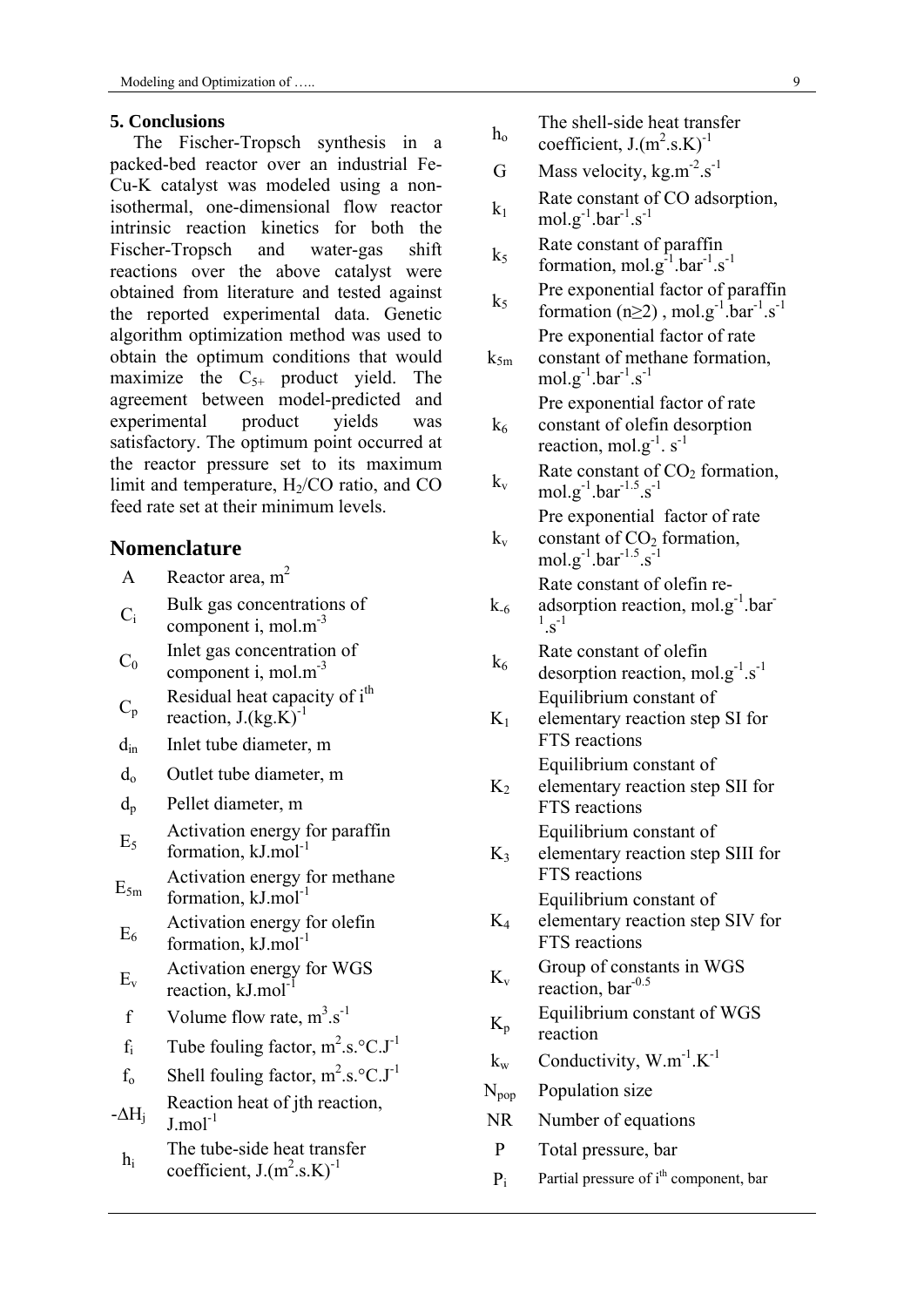| $P_{in}$<br>Inlet reaction pressure, bar |  |
|------------------------------------------|--|
|------------------------------------------|--|

- R gas constant,  $J$ .mol<sup>-1.</sup>K<sup>-1</sup>
- $R_i$  Rate of j<sup>th</sup> reaction, mol/ g.s
- $R_{o,i}$ Rate of  $j<sup>th</sup>$  olefin reaction, mol/ g.s
- $R_{p,i}$ Rate of  $j<sup>th</sup>$  paraffin reaction, mol/ g.s

 $R_{co2,i}$  Rate of j<sup>th</sup> WGS reaction, mol/g.s

- $T_g$  Bulk temperature of gas phase, K  $T_{\varphi,0}$ Inlet temperature of gas phases, K
- $T_{\text{cold}}$  Cooling temperature, K
- $T_w$  Wall temperature, K
- $u<sub>s</sub>$  Superficial gas velocity, m/s
- U Overall heat transfer coefficient,  $J/m<sup>2</sup>.s.K$
- X Conversion
- Z Reactor length, m

Greek symbols

- $\rho_g$  Bulk gas density, kg/m<sup>3</sup>
- $\rho_p$  Catalyst pellet density, kg/m<sup>3</sup>
- $\epsilon_B$  Bed void age, dimensionless
- $\alpha_1$ Chain growth factor for carbon number of 1
- $\alpha_n$ Chain growth factor for carbon number of n  $(n \geq 2)$
- Chain growth probability in the Anderson-Schulz-Flory
- $\alpha_A$ distribution Re-adsorption factor of 1-olefin
- $\beta_n$ with carbon number of n

#### **References**:

- 1- Wang, Y. N., Xu, Y. Y., Li, Y. W., Zhao, Y. L. and Zhang, B. J. (2003). "Heterogeneous modeling for fixed bed reactor for Fischer-Tropsch synthesis: Reactor model and its applications." *Chemical Engineering Science*, Vol. 58, PP. 867-875.
- 2- Anastai, J. L. (1980). "SASOL: South Africa's oil from coal story background for environmental assessment." U.S. EPA report 600/8-80-002.
- 3- Sie, S. T. and Krishna, R. (1999). "Fundamentals and selection of advanced Fischer– Tropsch reactors." *Applied Catalysis A: General,* Vol. 186, PP. 55-70.
- 4- Jess, A. and Kern, C. (2009). "Modeling of multi-tubular reactors for Fischer-Tropsch synthesis." *Chemical Engineering Technology,* Vol. 32, PP. 1164-1175.
- 5- Rafiq, M. H., Jakobsen, H. A., Schmid, R. and Hustad, J. E. (2011). "Experimental studies and modeling of a fixed bed reactor for Fischer-Tropsch synthesis using biosyngas." *Fuel Processing Technology,* Vol. 92, PP. 893-907.
- 6- Fernandes, F. A. N. and Teles, U. M. (2007). "Modeling and optimization of Fischer– Tropsch products hydrocracking." *Fuel Processing Technology,* Vol. 88, PP. 207-214.
- 7- Fernandes, F. A. N. (2005). "Polymerization kinetics of Fischer-Tropsch reaction on iron based catalyst and product grade optimization." *Chemical Engineering Technology,* Vol. 28, PP. 930-938.